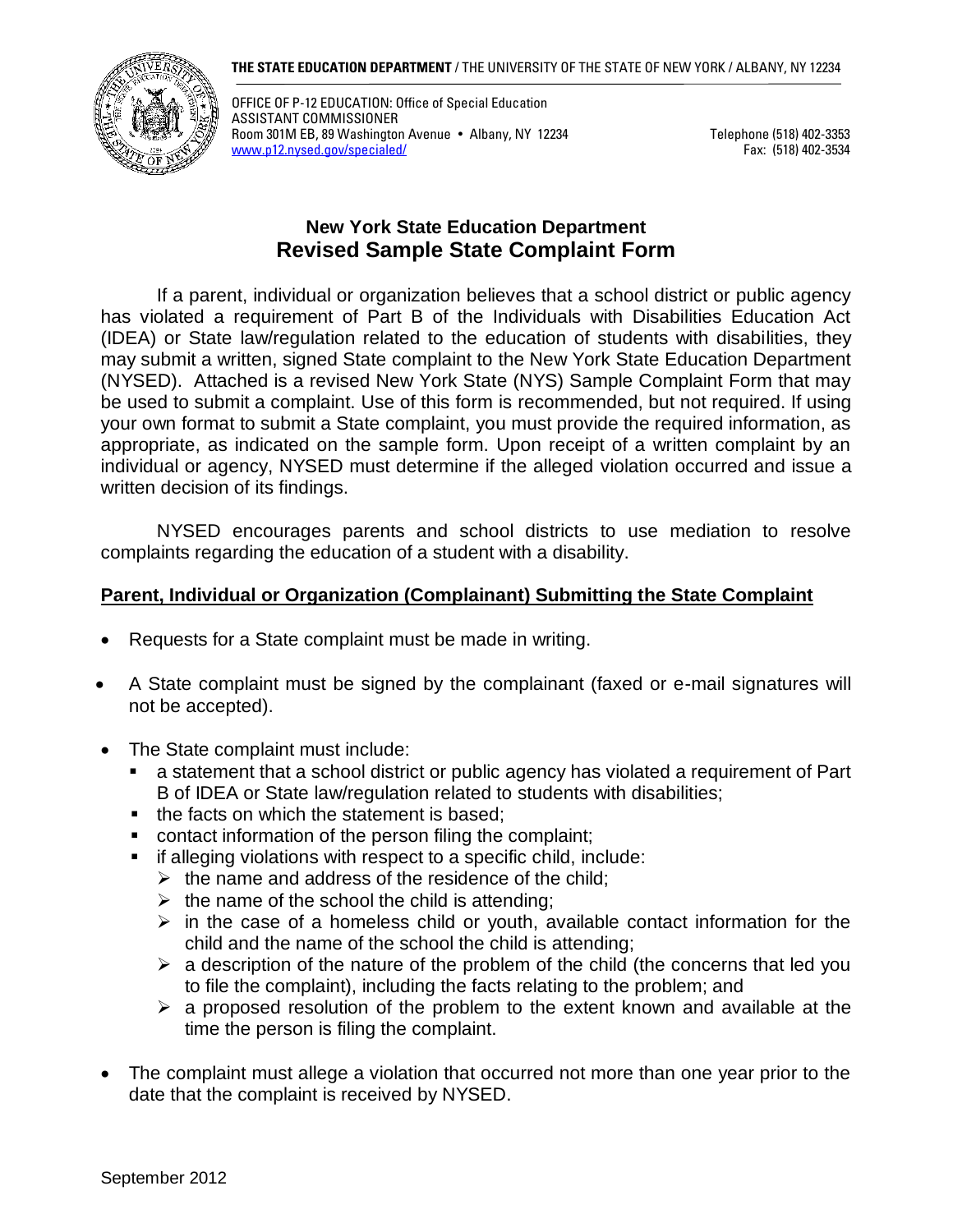• The individual filing the complaint must forward a copy of the complaint to the school district or other public agency serving the child at the time the person files the complaint with NYSED.

## **State Complaint Procedures**

- The school district or public agency must give the procedural safeguards notice to the parent upon receipt of the first State complaint in a school year.
- The parent, individual or organization filing the complaint has the opportunity to submit additional information, either orally or in writing, about the allegations in the State complaint.
- The school district or public agency has the opportunity to respond to the State complaint, including, at a minimum: (a) at the discretion of the school district or public agency, a proposal to resolve the complaint and (b) an opportunity for the school district or public agency and the parent who filed the complaint to voluntarily engage in mediation.
- Within 60 calendar days after a complaint is filed (received), NYSED will issue a written decision to the complainant that addresses each allegation in the complaint and contains findings of fact and conclusions and the reasons for the final decision. NYSED will include, if needed, procedures for effective implementation of its final decision, including technical assistance, negotiations and corrective actions to achieve compliance.
- NYSED can grant an extension of the 60-calendar-day time limit only if exceptional circumstances exist with respect to a particular State complaint or the parent, individual or organization and school district or other public agency involved voluntarily agree to extend the time to resolve the matter through mediation.
- NYSED is required to set aside the complaint or any part of a State complaint that is being addressed in a due process hearing until the conclusion of the hearing. Any issue in the complaint that is not part of a due process hearing must be investigated and resolved. If an issue raised in a State complaint has previously been decided in a due process hearing involving the same parties, then the due process hearing decision is binding on that issue and NYSED will inform the complainant that the decision is binding. A complaint alleging a school district's or other public agency's failure to implement a due process hearing decision will be resolved by NYSED.
- NYSED will review all relevant information and make an independent determination as to whether the school district or other public agency is violating a requirement of Part B of IDEA or State law/regulation and must, if it determines it to be necessary, carry out an independent on-site investigation.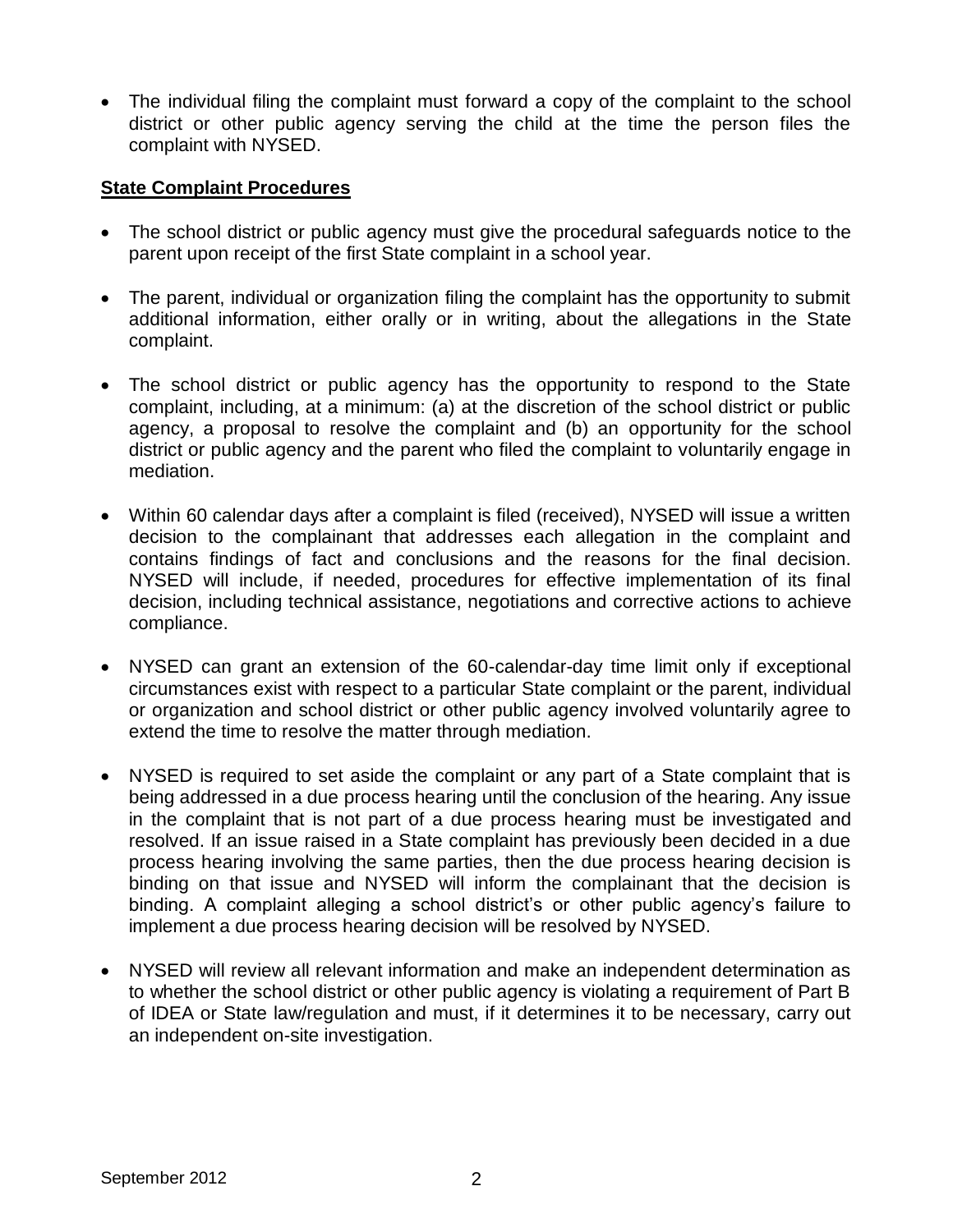| $\parallel$ Instructions: Complete, sign and make two copies of the original State complaint $\parallel$<br>form. |                                                                                                                                                              |  |  |  |  |
|-------------------------------------------------------------------------------------------------------------------|--------------------------------------------------------------------------------------------------------------------------------------------------------------|--|--|--|--|
|                                                                                                                   | Send the original State complaint form to NYSED, Office Special Education, 89<br>Washington Avenue, Room 309, Albany, NY 12234, Attention: State Complaints. |  |  |  |  |
|                                                                                                                   | Send one copy of the State complaint form to the school district serving the child at the<br>same time that the complaint is filed with NYSED.               |  |  |  |  |
|                                                                                                                   | Retain a copy of the State complaint form for your records.                                                                                                  |  |  |  |  |

A question and answer document clarifying the procedures used by NYSED in the investigation and resolution of State complaints which allege that a school district or public agency has violated federal and New York State law or regulation relating to students with disabilities is available at [http://www.p12.nysed.gov/specialed/quality/complaintqa.htm.](http://www.p12.nysed.gov/specialed/quality/complaintqa.htm)

Æ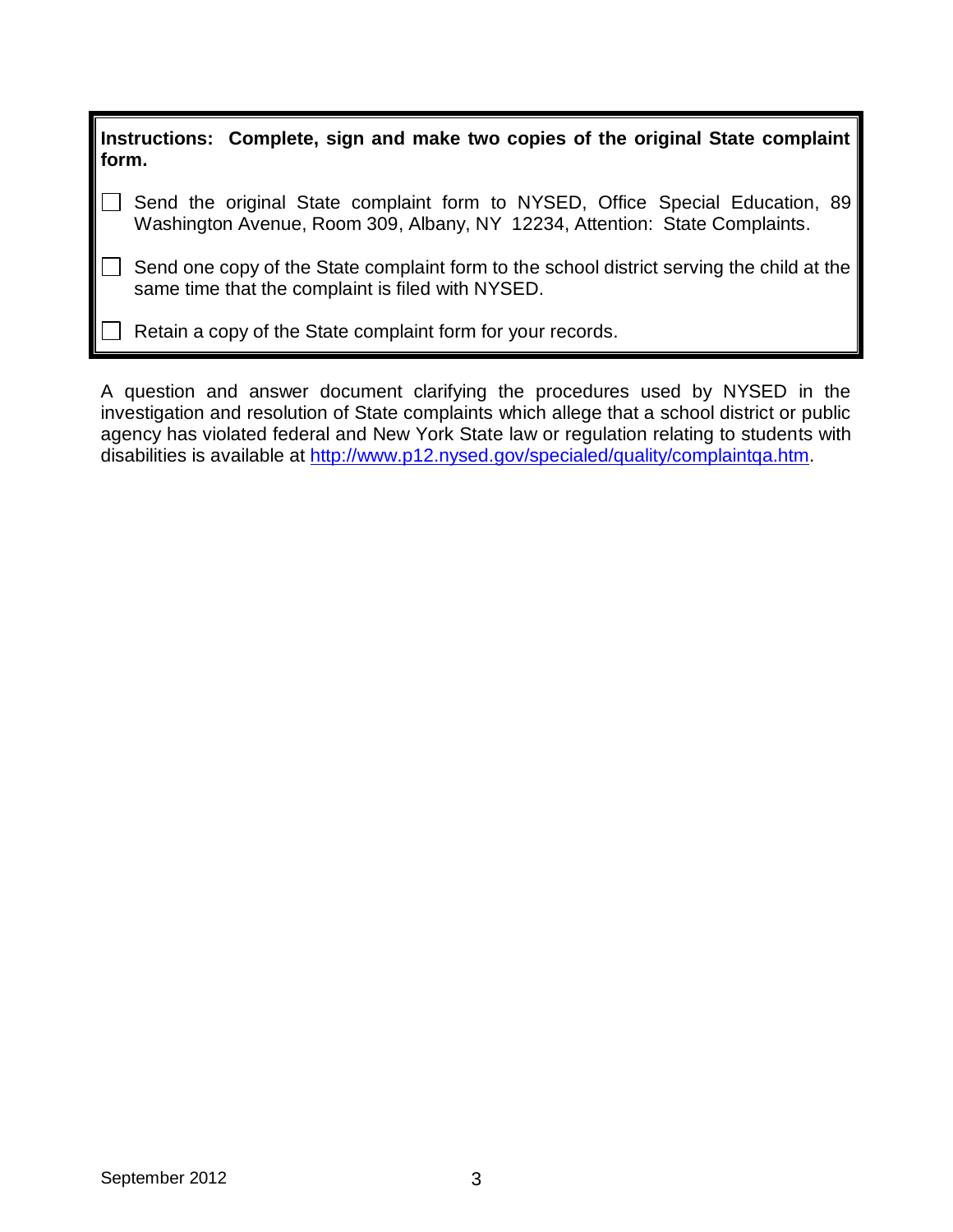# **Sample New York State Complaint Form**

**The following sample form may be used to file a State Complaint. Use of this sample form is not mandated, however the asterisked (\*) information on the sample form is required under section 300.153(b) of the Code of Federal Regulations and section 200.5(l)(1) of the Regulations of the Commissioner of Education to file a State Complaint. State Complaints should be mailed to: The Office of Special Education, New York State Education Department, 89 Washington Avenue, Room 309, Albany, New York 12234.**

#### **Complaint Contact Information (Complainant)**

| Name of Person/Organization filing the complaint:                                                                                                                                     | Date:                              |  |  |  |  |  |  |
|---------------------------------------------------------------------------------------------------------------------------------------------------------------------------------------|------------------------------------|--|--|--|--|--|--|
| Relationship to the Student--Check One:<br>Parent or Person in Parental Relationship<br>Surrogate Parent<br>Parent's Attorney<br>School District/State Agency Representative<br>Other |                                    |  |  |  |  |  |  |
| *Contact Information for Complainant:                                                                                                                                                 |                                    |  |  |  |  |  |  |
| Mailing Address:                                                                                                                                                                      | Telephone:<br>Day: $\_\_$<br>Work: |  |  |  |  |  |  |
| What is the best time to contact you (the complainant) and at what phone number?                                                                                                      |                                    |  |  |  |  |  |  |

#### **Student Information (if you are alleging a violation with respect to a specific student)**

| *Child's Name:                                                                                                                                                                                                                                                                                                                                                                                                                                                                                  | Date of Birth: |  |  |  |  |  |
|-------------------------------------------------------------------------------------------------------------------------------------------------------------------------------------------------------------------------------------------------------------------------------------------------------------------------------------------------------------------------------------------------------------------------------------------------------------------------------------------------|----------------|--|--|--|--|--|
| *Address of Child's Residence (if any):                                                                                                                                                                                                                                                                                                                                                                                                                                                         |                |  |  |  |  |  |
| *Name of the School the Child Attends:                                                                                                                                                                                                                                                                                                                                                                                                                                                          |                |  |  |  |  |  |
| Name of the School District of Residence (if different from the school the child attends):                                                                                                                                                                                                                                                                                                                                                                                                      |                |  |  |  |  |  |
| Address of the School the Child Attends:                                                                                                                                                                                                                                                                                                                                                                                                                                                        |                |  |  |  |  |  |
| *Additional Contact Information for Homeless Child or Youth (if available):                                                                                                                                                                                                                                                                                                                                                                                                                     |                |  |  |  |  |  |
| Parent's Name:                                                                                                                                                                                                                                                                                                                                                                                                                                                                                  |                |  |  |  |  |  |
| Parent's Address:                                                                                                                                                                                                                                                                                                                                                                                                                                                                               |                |  |  |  |  |  |
| This form must be signed or it cannot be processed and will be returned to you for signature.<br>The New York State Education Department will only accept formal complaints with ORIGINAL signature.<br>State Complaints that are faxed or emailed will not be accepted.<br>• *A copy of the State Complaint must be sent by the complainant to the school district or public agency<br>against whom the complaint is filed at the same time it is sent to New York State Education Department. |                |  |  |  |  |  |
| *Complainant Signature:                                                                                                                                                                                                                                                                                                                                                                                                                                                                         |                |  |  |  |  |  |

September 2012 Have you sent a copy of this complaint to the superintendent of the school district or public agency that you are alleging violated special education law or regulation?  $\Box$  Yes  $\Box$  No